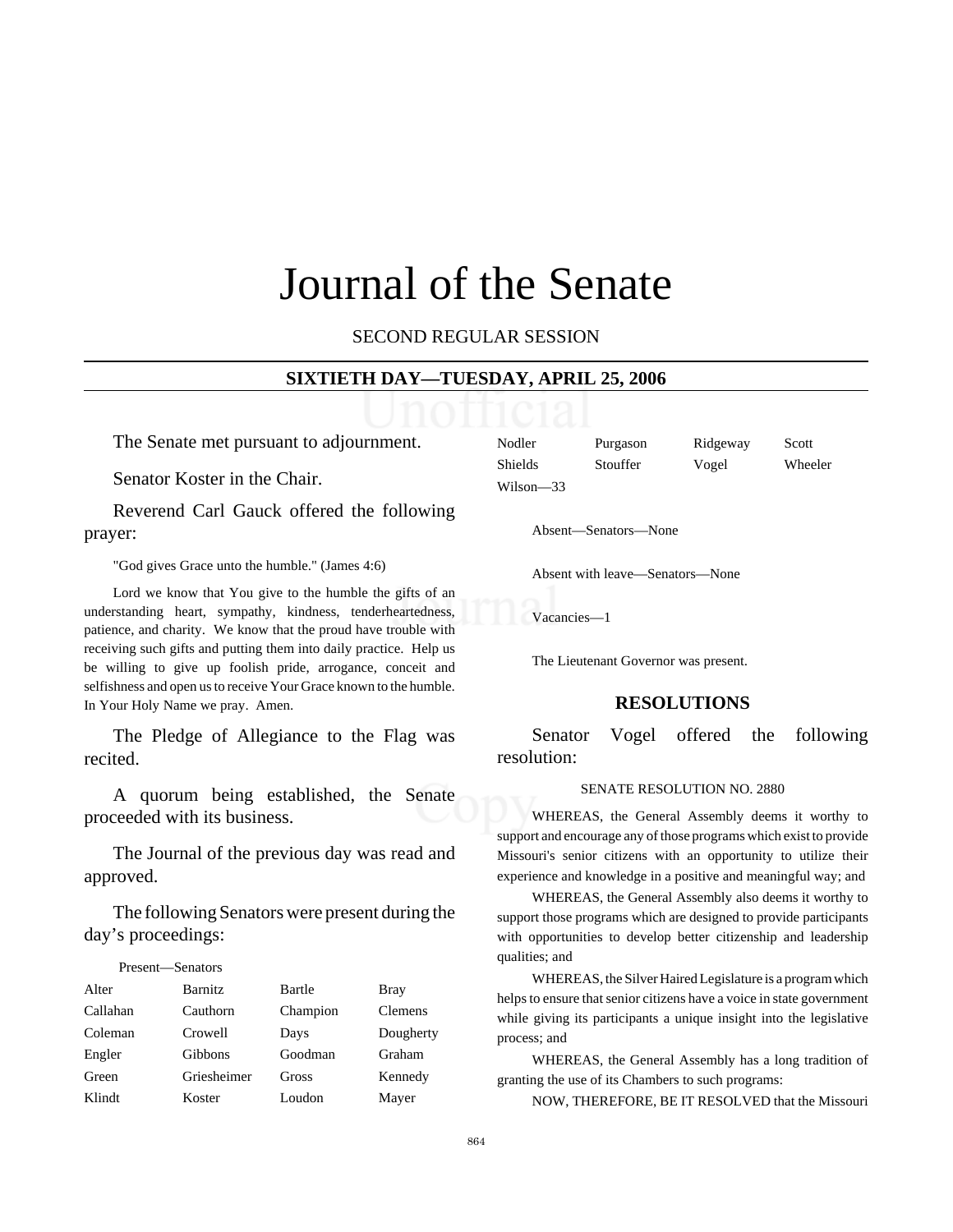Senate hereby grant the participants of the Silver Haired Legislature permission to use the Senate chamber for the purpose of their regular session from 8:00 a.m. to 4:30 p.m. on October 26, 2006 and from 8:00 a.m. to 12 noon on October 27, 2006.

Senator Vogel requested unanimous consent of the Senate that the rules be suspended for the purpose of taking **SR 2880** up for adoption, which request was granted.

On motion of Senator Vogel, **SR 2880** was adopted.

Senator Mayer offered Senate Resolution No. 2881, regarding Katie Patterson, Advance, which was adopted.

Senator Mayer offered Senate Resolution No. 2882, regarding Mary L. Joplin Cook, Greenville, which was adopted.

Senator Clemens offered Senate Resolution No. 2883, regarding Sara Hodge, Republic, which was adopted.

Senator Bartle offered Senate Resolution No. 2884, regarding Dr. Tony Stansberry, Lee's Summit, which was adopted.

Senator Gibbons offered Senate Resolution No. 2885, regarding Bryan Matthew Arrendell, St. Louis, which was adopted.

Senator Stouffer offered Senate Resolution No. 2886, regarding the Tyree Homestead Farm, Lexington, which was adopted.

Senator Crowell offered Senate Resolution No. 2887, regarding Linda L. Whitener, which was adopted.

Senator Crowell offered Senate Resolution No. 2888, regarding Delma Eileen Farrell, which was adopted.

Senator Crowell offered Senate Resolution No. 2889, regarding Sheila Mickey Porter, which was adopted.

Senator Shields announced that photographers from KRCG-TV had been given permission to take pictures in the Senate Chamber today.

Senator Gross requested unanimous consent of the Senate that the rules be suspended for the purpose of allowing the conferees on **SCS** for **HB 1001**; **SCS** for **HCS** for **HB 1002**; **SCS** for **HCS** for **HB 1003**; **SCS** for **HCS** for **HB 1004**; **SCS** for **HCS** for **HB 1005**; **SCS** for **HCS** for **HB 1006**; **SCS** for **HCS** for **HB 1007**; **SCS** for **HB 1008**; **SCS** for **HB 1009**; **SCS** for **HCS** for **HB 1010**; **SCS** for **HCS** for **HB 1011**; **SCS** for **HCS** for **HB 1012**; and **SCS** for **HB 1013**, to meet while the Senate is in session, which request was granted.

# **HOUSE BILLS ON THIRD READING**

**HCS** for **HB 1339** was placed on the Informal Calendar.

**HCS** for **HBs 1270** and **1027**, with **SCS**, entitled:

An Act to amend chapter 414, RSMo, by adding thereto one new section relating to ethanol blend fuel.

Was taken up by Senator Cauthorn.

**SCS** for **HCS** for **HBs 1270** and **1027**, entitled:

# SENATE COMMITTEE SUBSTITUTE FOR HOUSE COMMITTEE SUBSTITUTE FOR HOUSE BILLS NOS. 1270 and 1027

An Act to amend chapter 414, RSMo, by adding thereto one new section relating to ethanol blend fuel.

Was taken up.

Senator Cauthorn moved that **SCS** for **HCS** for **HBs 1270** and **1027** be adopted.

Senator Bartle offered **SA 1**:

SENATE AMENDMENT NO. 1

Amend Senate Committee Substitute for House Committee Substitute for House Bills Nos. 1270 and 1027, Page 4, Section 414.255, Line 119, by inserting immediately after all of said line the following: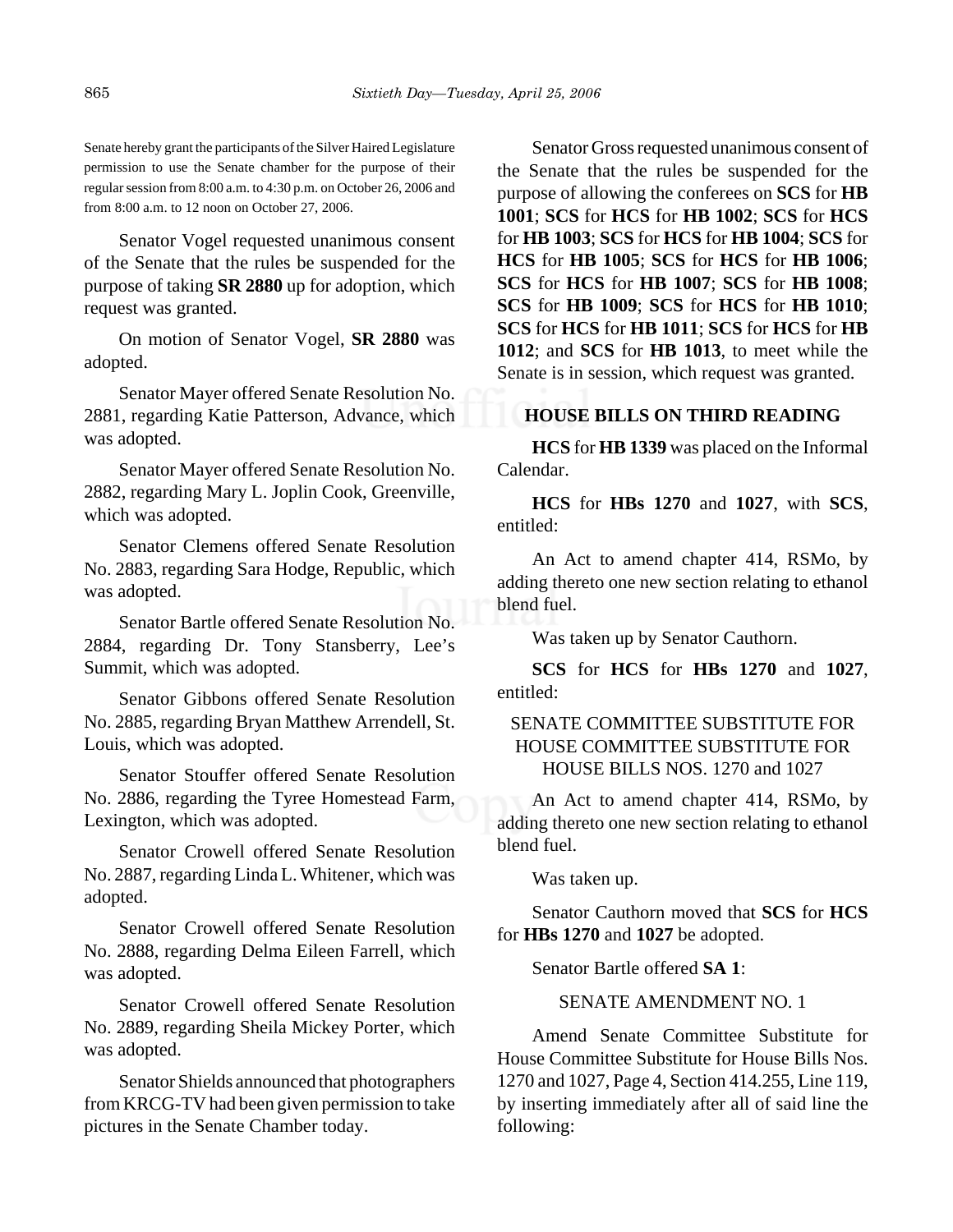"**10. The provisions of this section shall not take effect until such time as the department of transportation can certify to the general assembly that fuel ethanol-blended gasoline does not reduce fuel efficiency in comparison to unblended gasoline with a similar antiknock index number.**".

Senator Bartle moved that the above amendment be adopted, which motion failed.

Senator Shields offered **SA 2**:

# SENATE AMENDMENT NO. 2

Amend Senate Committee Substitute for House Committee Substitute for House Bills Nos. 1270 and 1027, Page 1, In the Title, Lines 1-2, by striking the words "ethanol blend" and inserting in lieu thereof the following: "renewable"; and

Further amend said bill, Page 1, Section A, Line 2, by inserting after all of said line the following:

"142.031. 1. As used in this section the following terms shall mean:

(1) "Biodiesel", fuel as defined in ASTM Standard D-6751 or its subsequent standard specifications for biodiesel fuel (B100) blend stock for distillate fuels;

(2) "**Missouri** qualified biodiesel producer", a facility that produces biodiesel, is registered with the United States Environmental Protection Agency according to the requirements of 40 CFR 79, and **is:**

**(a)** At least fifty-one percent is owned by agricultural producers **who are residents of this state and who are** actively engaged in agricultural production for commercial purposes**; or**

**(b) At least eighty percent of the feedstock used by the facility originates in the state of Missouri. For purposes of this section, the term "feedstock" shall mean a Missouri agriculture product as defined in section 348.400, RSMo**.

2. The "Missouri Qualified Biodiesel Producer

Incentive Fund" is hereby created and subject to appropriations shall be used to provide economic subsidies to Missouri qualified biodiesel producers pursuant to this section. The director of the department of agriculture shall administer the fund pursuant to this section.

3. A Missouri qualified biodiesel producer shall be eligible for a monthly grant from the fund provided that **[**fifty-one percent of the feedstock originates in the state of Missouri and that**]** one hundred percent of the feedstock originates in the United States. **However, the director may waive the feedstock requirements on a month-tomonth basis if the facility provides verification that adequate feedstock is not available.** A Missouri qualified biodiesel producer shall only be eligible for the grant for a total of sixty months unless such producers during the sixty months fail, due to a lack of appropriations, to receive the full amount from the fund for which the producers were eligible, in which case such producers shall continue to be eligible for up to twenty-four additional months or until they have received the maximum amount of funding for which such producers were eligible during the original sixty-month time period. The amount of the grant is determined by calculating the estimated gallons of qualified biodiesel produced during the preceding month from Missouri agricultural products, as certified by the department of agriculture, and applying such figure to the per-gallon incentive credit established in this subsection. Each Missouri qualified biodiesel producer shall be eligible for a total grant in any fiscal year equal to thirty cents per gallon for the first fifteen million gallons of qualified biodiesel produced from Missouri agricultural products in the fiscal year plus ten cents per gallon for the next fifteen million gallons of qualified biodiesel produced from Missouri agricultural products in the fiscal year. All such qualified biodiesel produced by a Missouri qualified biodiesel producer in excess of thirty million gallons shall not be applied to the computation of a grant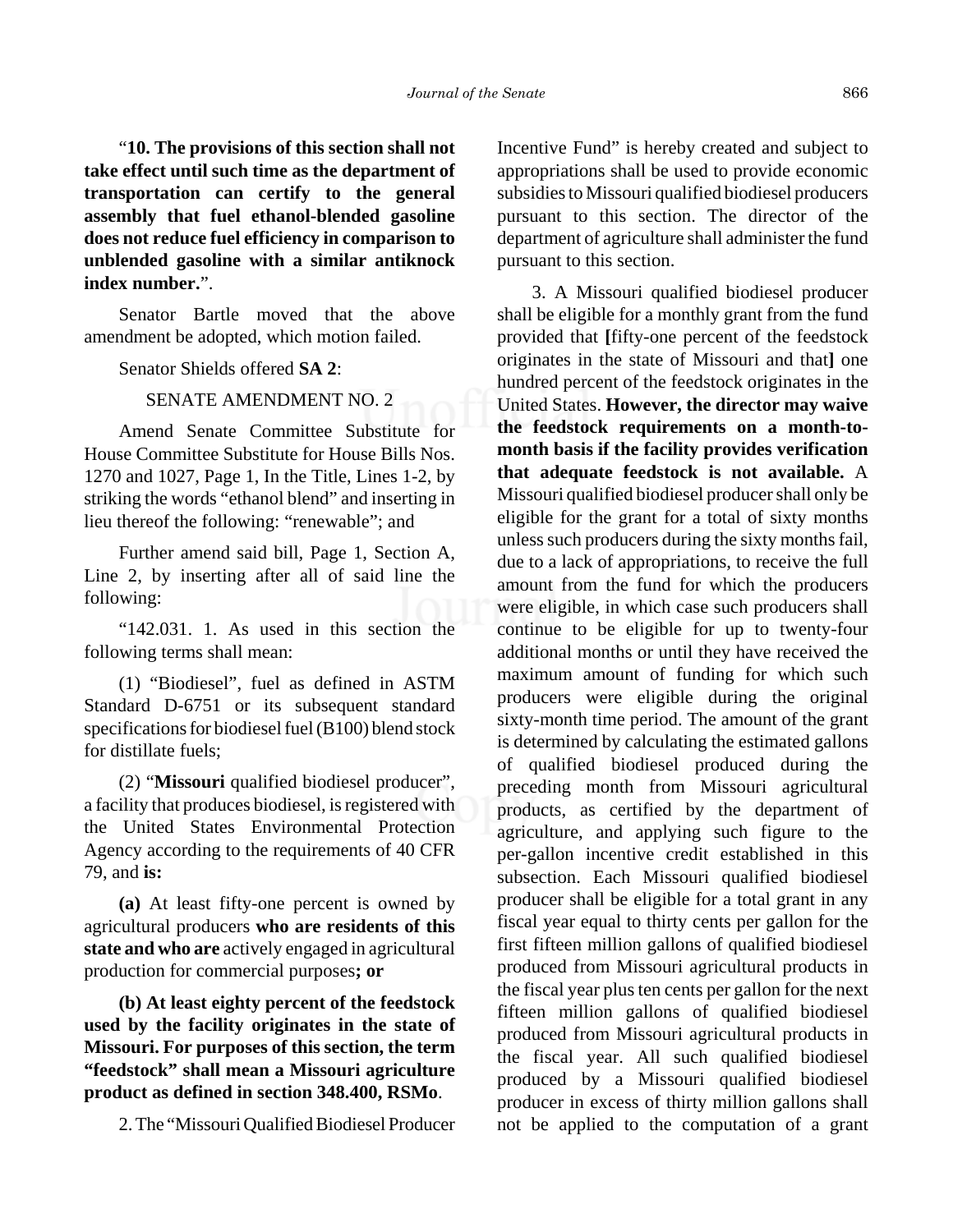pursuant to this subsection. The department of agriculture shall pay all grants for a particular month by the fifteenth day after receipt and approval of the application described in subsection 4 of this section.

4. In order for a Missouri qualified biodiesel producer to obtain a grant from the fund, an application for such funds shall be received no later than fifteen days following the last day of the month for which the grant is sought. The application shall include:

(1) The location of the Missouri qualified biodiesel producer;

(2) The average number of citizens of Missouri employed by the Missouri qualified biodiesel producer in the preceding month, if applicable;

(3) The number of bushel equivalents of Missouri agricultural commodities used by the Missouri qualified biodiesel producer in the production of biodiesel in the preceding month;

(4) The number of gallons of qualified biodiesel the producer manufactures during the month for which the grant is applied;

(5) A copy of the qualified biodiesel producer license required pursuant to subsection 5 of this section, name and address of surety company, and amount of bond to be posted pursuant to subsection 5 of this section; and

(6) Any other information deemed necessary by the department of agriculture to adequately ensure that such grants shall be made only to Missouri qualified biodiesel producers.

5. The director of the department of agriculture, in consultation with the department of revenue, shall promulgate rules and regulations necessary for the administration of the provisions of this section.

6. Any rule or portion of a rule, as that term is defined in section 536.010, RSMo, that is created under the authority delegated in this section shall

become effective only if it complies with and is subject to all of the provisions of chapter 536, RSMo, and, if applicable, section 536.028, RSMo. This section and chapter 536, RSMo, are nonseverable and if any of the powers vested with the general assembly pursuant to chapter 536, RSMo, to review, to delay the effective date or to disapprove and annul a rule are subsequently held unconstitutional, then the grant of rulemaking authority and any rule proposed or adopted after August 28, 2002, shall be invalid and void.

**7. The provisions of this section shall expire on December 31, 2009. However, Missouri qualified biodiesel producers receiving any grants awarded prior to the expiration date of this section shall continue to be eligible for the remainder of the original sixty-month time period under the same terms and conditions of this section unless such producer during those sixty months failed, due to a lack of appropriations, to receive the full amount from the fund for which he or she was eligible. In that case, such producers shall continue to be eligible for up to twenty-four additional months or until they have received the maximum amount of funding for which they were eligible during the original sixty-month time period.**"; and

Further amend the title and enacting clause accordingly.

Senator Shields moved that the above amendment be adopted, which motion prevailed.

At the request of Senator Cauthorn, **HCS** for **HBs 1270** and **1027**, with **SCS**, as amended (pending), was placed on the Informal Calendar.

# **HOUSE BILLS ON SECOND READING**

The following Bills were read the 2nd time and referred to the Committees indicated:

**HCS** for **HB 1767**—Aging, Families, Mental and Public Health.

**HCS** for **HB 1677**—Pensions, Veterans'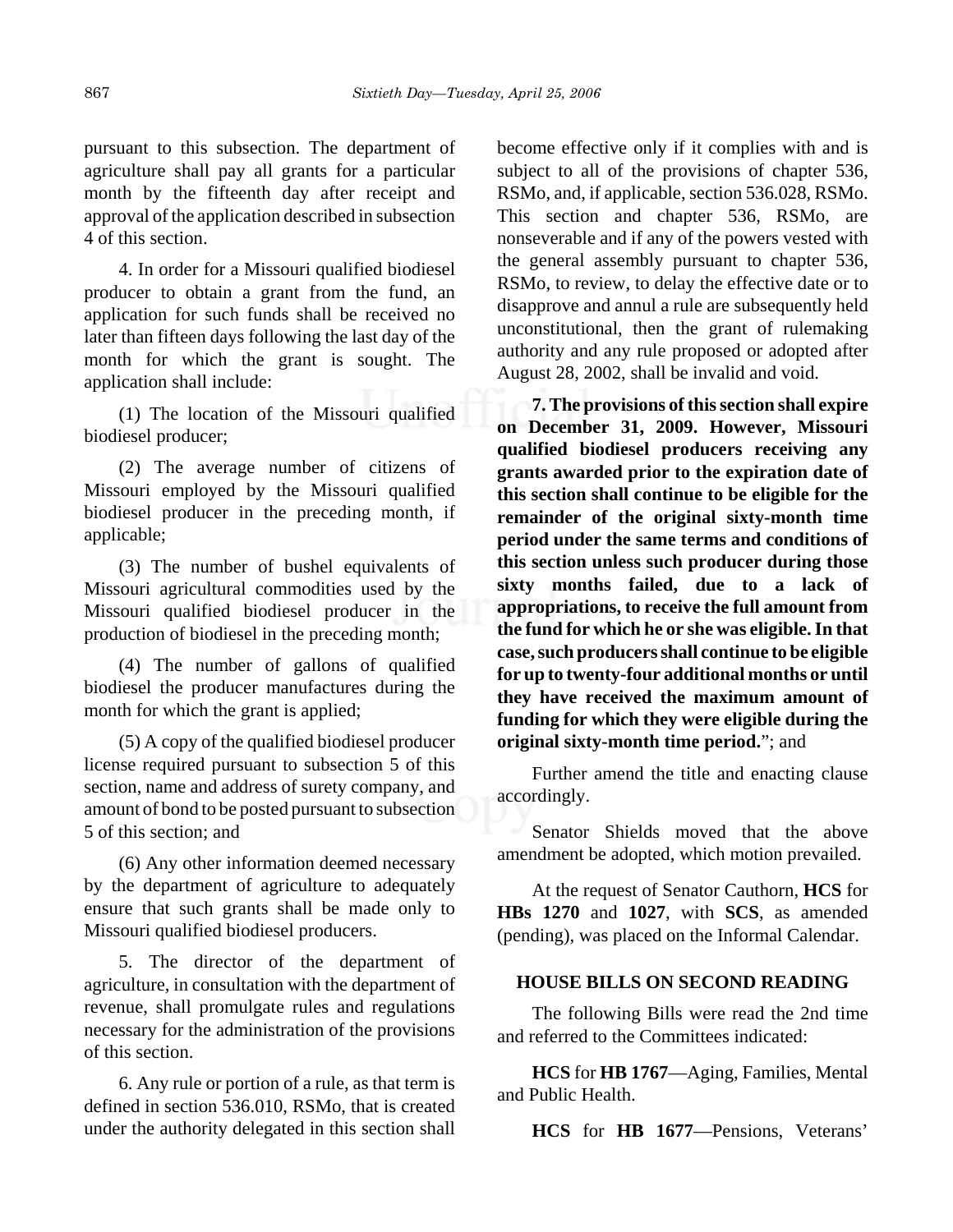Affairs and General Laws.

**HCS** for **HB 1534**—Judiciary and Civil and Criminal Jurisprudence.

**HB 1619**—Ways and Means.

**HB 1910**—Small Business, Insurance and Industrial Relations.

#### **REPORTS OF STANDING COMMITTEES**

Senator Shields, Chairman of the Committee on Rules, Joint Rules, Resolutions and Ethics, submitted the following report:

Mr. President: Your Committee on Rules, Joint Rules, Resolutions and Ethics, to which was referred **SCS** for **SB 1250**, begs leave to report that it has examined the same and finds that the bill has been truly perfected and that the printed copies furnished the Senators are correct.

On motion of Senator Shields, the Senate recessed until 3:00 p.m.

#### **RECESS**

The time of recess having expired, the Senate was called to order by President Kinder.

# **MESSAGES FROM THE HOUSE**

The following messages were received from the House of Representatives through its Chief Clerk:

Mr. President: I am instructed by the House of Representatives to inform the Senate that the Speaker has removed Representative Ed Robb from the Conference Committees on **SCS** for **HCS** for **HB 1002**, **SCS** for **HCS** for **HB 1003**, **SCS** for **HCS** for **HB 1004**, **SCS** for **HCS** for **HB 1005**, **SCS** for **HCS** for **HB 1006**, **SCS** for **HCS** for **HB 1007**, **SCS** for **HB 1008**, **SCS** for **HB 1009**, **SCS** for **HCS** for **HB 1010**, **SCS** for **HCS** for **HB 1011**, **SCS** for **HCS** for **HB 1012** and **SCS** for **HB 1013**. The Speaker has appointed Representative Steve Hobbs to the Conference Committees on **SCS** for **HCS** for **HB 1002**, **SCS** for **HCS** for **HB 1003**, **SCS** for **HCS** for **HB 1004**, **SCS** for **HCS** for **HB 1005**, **SCS** for **HCS** for **HB 1006**, **SCS** for **HCS** for **HB 1007**, **SCS** for **HB 1008**, **SCS** for **HB 1009**, **SCS** for **HCS** for **HB 1010**, **SCS** for **HCS** for **HB 1011**, **SCS** for **HCS** for **HB 1012** and **SCS** for **HB 1013**.

Also,

Mr. President: I am instructed by the House of Representatives to inform the Senate that the House has taken up and passed **HCS** for **HB 1022**, entitled:

An Act to appropriate money for scholarships, planning, expenses, to transfer money among certain funds, and for capital improvements including, but not limited to, major additions and renovations, new structures, and land improvements or acquisitions for the fiscal period beginning July 1, 2006 and ending June 30, 2007.

In which the concurrence of the Senate is respectfully requested.

Read 1st time.

#### **HOUSE BILLS ON THIRD READING**

Senator Cauthorn moved that **HCS** for **HBs 1270** and **1027**, with **SCS**, as amended (pending), be called from the Informal Calendar and again taken up for 3rd reading and final passage, which motion prevailed.

**SCS** for **HCS** for **HBs 1270** and **1027**, as amended, was again taken up.

Senator Scott offered **SA 3**:

SENATE AMENDMENT NO. 3

Amend Senate Committee Substitute for House Committee Substitute for House Bills Nos. 1270 and 1027, Page 1, Section A, Line 2, by inserting immediately after all of said line the following:

"142.028. 1. As used in this section, the following terms mean: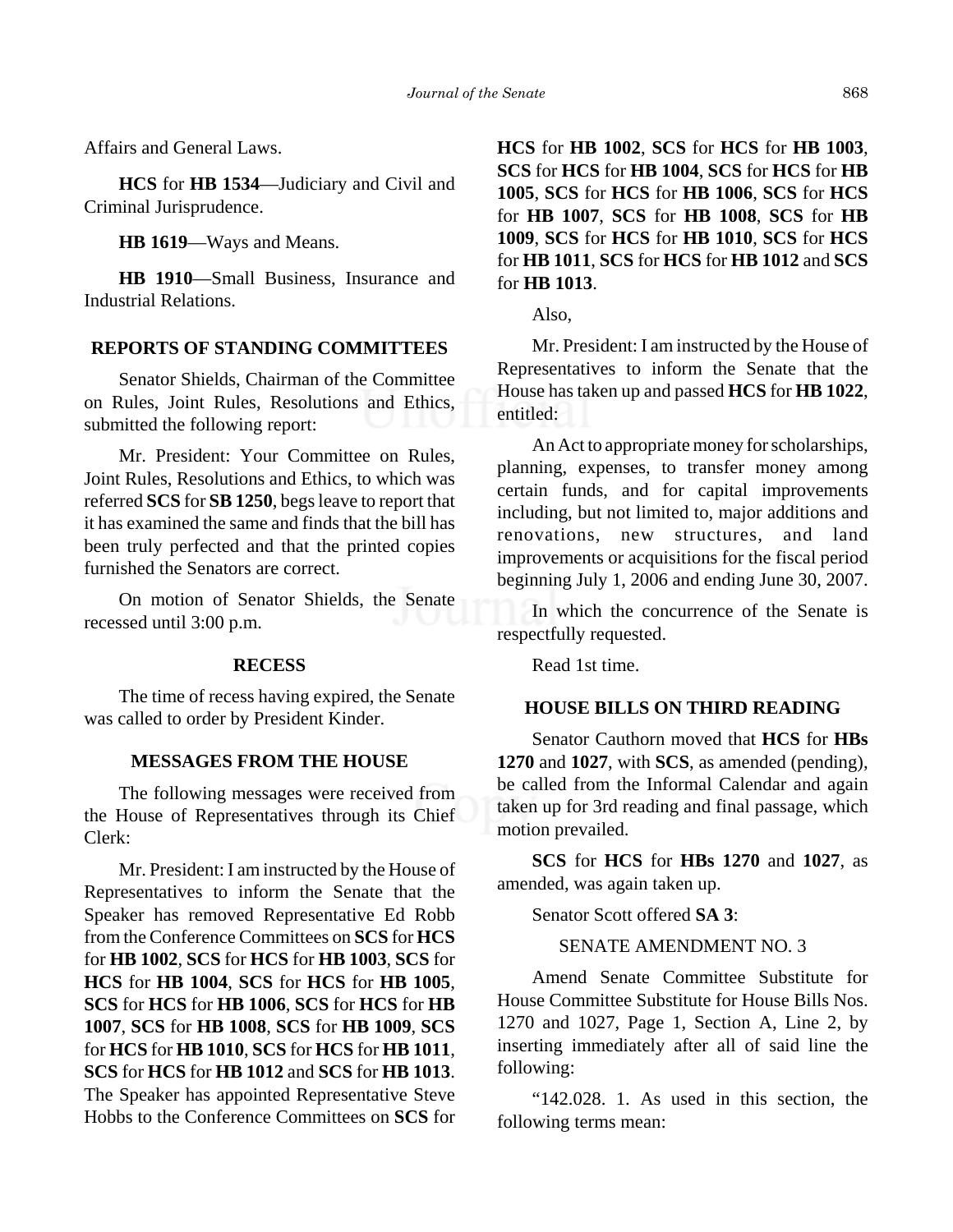(1) "Fuel ethanol", one hundred ninety-eight proof ethanol denatured in conformity with the United States Bureau of Alcohol, Tobacco and Firearms' regulations and fermented and distilled in a facility whose principal (over fifty percent) feed stock is cereal grain or cereal grain by-products;

(2) "Fuel ethanol blends", a mixture of ninety percent gasoline and ten percent fuel ethanol in which the gasoline portion of the blend or the finished blend meets the American Society for Testing and Materials - specification number D-439;

(3) "Missouri qualified fuel ethanol producer", any producer of fuel ethanol whose principal place of business and facility for the fermentation and distillation of fuel ethanol is located within the state of Missouri and is at least fifty-one percent owned by agricultural producers actively engaged in agricultural production for commercial purposes, **whose fuel ethanol is sold and consumed exclusively within the state,** and which has made formal application, posted a bond, and conformed to the requirements of this section.

2. The "Missouri Qualified Fuel Ethanol Producer Incentive Fund" is hereby created and subject to appropriations shall be used to provide economic subsidies to Missouri qualified fuel ethanol producers pursuant to this section. The director of the department of agriculture shall administer the fund pursuant to this section.

3. A Missouri qualified fuel ethanol producer shall be eligible for a monthly grant from the fund, except that a Missouri qualified fuel ethanol producer shall only be eligible for the grant for a total of sixty months unless such producer during those sixty months failed, due to a lack of appropriations, to receive the full amount from the fund for which they were eligible, in which case such producers shall continue to be eligible for up to twenty-four additional months or until they have received the maximum amount of funding for which they were eligible during the original

sixty-month time period. The amount of the grant is determined by calculating the estimated gallons of qualified fuel ethanol production to be produced from Missouri agricultural products for the succeeding calendar month, as certified by the department of agriculture, and applying such figure to the per-gallon incentive credit established in this subsection. Each Missouri qualified fuel ethanol producer shall be eligible for a total grant in any fiscal year equal to twenty cents per gallon for the first twelve and one-half million gallons of qualified fuel ethanol produced from Missouri agricultural products in the fiscal year plus five cents per gallon for the next twelve and one-half million gallons of qualified fuel ethanol produced from Missouri agricultural products in the fiscal year. All such qualified fuel ethanol produced by a Missouri qualified fuel ethanol producer in excess of twenty-five million gallons shall not be applied to the computation of a grant pursuant to this subsection. The department of agriculture shall pay all grants for a particular month by the fifteenth day after receipt and approval of the application described in subsection 4 of this section. If actual production of qualified fuel ethanol during a particular month either exceeds or is less than that estimated by a Missouri qualified fuel ethanol producer, the department of agriculture shall adjust the subsequent monthly grant by paying additional amount or subtracting the amount in deficiency by using the calculation described in this subsection.

4. In order for a Missouri qualified fuel ethanol producer to obtain a grant from the fund for a particular month, an application for such funds shall be received no later than fifteen days prior to the first day of the month for which the grant is sought. The application shall include:

(1) The location of the Missouri qualified fuel ethanol producer;

(2) The average number of citizens of Missouri employed by the Missouri qualified fuel ethanol producer in the preceding quarter, if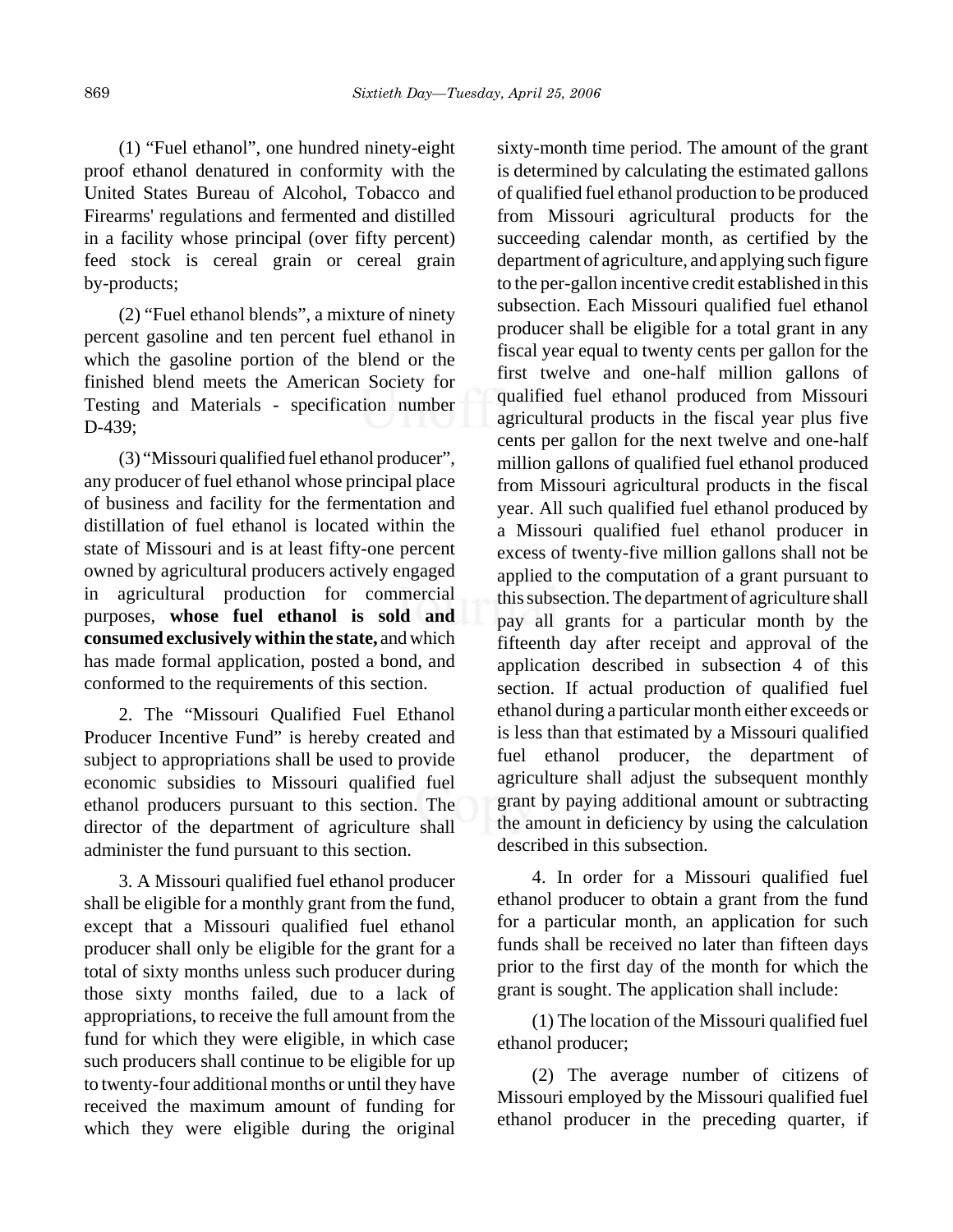applicable;

(3) The number of bushels of Missouri agricultural commodities used by the Missouri qualified fuel ethanol producer in the production of fuel ethanol in the preceding quarter;

(4) The number of gallons of qualified fuel ethanol the producer expects to manufacture during the month for which the grant is applied;

(5) A copy of the qualified fuel ethanol producer license required pursuant to subsection 5 of this section, name and address of surety company, and amount of bond to be posted pursuant to subsection 5 of this section; and

(6) Any other information deemed necessary by the department of agriculture to adequately ensure that such grants shall be made only to Missouri qualified fuel ethanol producers.

5. The director of the department of agriculture, in consultation with the department of revenue, shall promulgate rules and regulations necessary for the administration of the provisions of this section. The director shall also establish procedures for bonding Missouri qualified fuel ethanol producers. Each Missouri qualified fuel ethanol producer who attempts to obtain moneys pursuant to this section shall be bonded in an amount not to exceed the estimated maximum monthly grant to be issued to such Missouri qualified fuel ethanol producer.

6. Any rule or portion of a rule, as that term is defined in section 536.010, RSMo, that is created under the authority delegated in this section shall become effective only if it complies with and is subject to all of the provisions of chapter 536, RSMo, and, if applicable, section 536.028, RSMo. This section and chapter 536, RSMo, are nonseverable and if any of the powers vested with the general assembly pursuant to chapter 536, RSMo, to review, to delay the effective date or to disapprove and annul a rule are subsequently held unconstitutional, then the grant of rulemaking authority and any rule proposed or adopted after August 28, 2002, shall be invalid and void."; and

Further amend the title and enacting clause accordingly.

Senator Scott moved that the above amendment be adopted, which motion failed.

Senator Goodman assumed the Chair.

Senator Graham offered **SA 4**, which was read:

#### SENATE AMENDMENT NO. 4

Amend Senate Committee Substitute for House Committee Substitute for House Bills Nos. 1270 and 1027, Page 4, Section 414.255, Line 106, by replacing the word "shall" with "may".

Senator Graham moved that the above amendment be adopted.

Senator Griesheimer assumed the Chair.

Senator Callahan requested a roll call vote be taken on the adoption of **SA 4**. He was joined in his request by Senators Bartle, Graham, Green and Ridgeway.

**SA 4** failed of adoption by the following vote:

| YEAS-Senators                                            |                |          |              |
|----------------------------------------------------------|----------------|----------|--------------|
| Bartle                                                   | Bray           | Callahan | Coleman      |
| Dougherty                                                | Graham         | Green    | Kennedy      |
| Purgason                                                 | Ridgeway       | Wheeler  | Wilson—12    |
|                                                          |                |          |              |
| NAYS-Senators                                            |                |          |              |
| Alter                                                    | <b>Barnitz</b> | Cauthorn | Champion     |
| <b>Clemens</b>                                           | Crowell        | Engler   | Gibbons      |
| Goodman                                                  | Griesheimer    | Gross    | Klindt       |
| Koster                                                   | Loudon         | Mayer    | Nodler       |
| Scott                                                    | Shields        | Stouffer | $Vogel - 20$ |
| Absent—Senator Days—1<br>Absent with leave—Senators—None |                |          |              |
|                                                          |                |          |              |

Vacancies—1

Senator Green offered **SA 5**: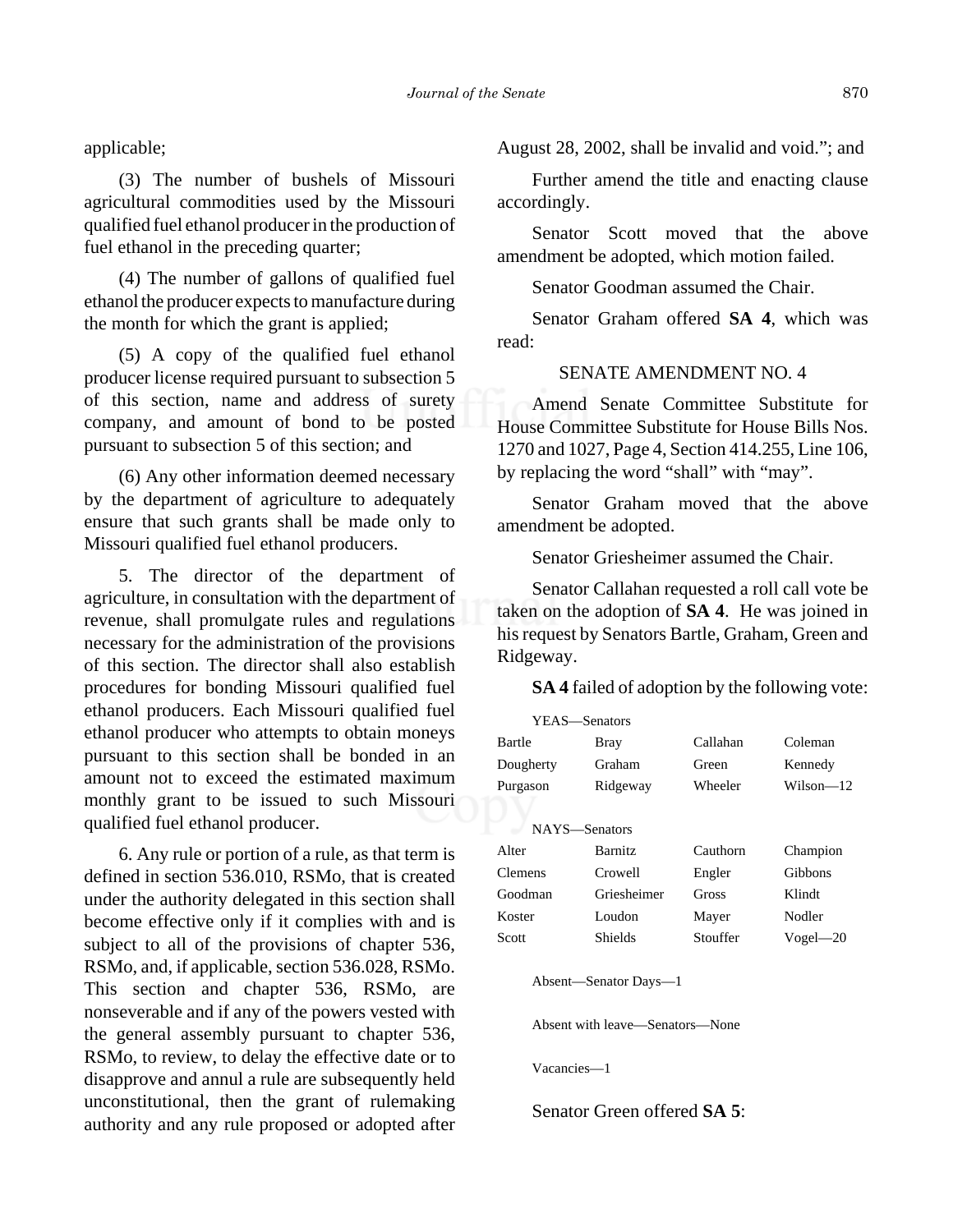# SENATE AMENDMENT NO. 5

Amend Senate Committee Substitute for House Committee Substitute for House Bills Nos. 1270 and 1027, Page 4, Section 414.255, Line 119, by inserting immediately after all of said line the following:

"**Section 1. No Missouri qualified fuel ethanol producer, as defined in section 142.028, RSMo, eligible for a grant under section 142.208, RSMo, shall employ an undocumented worker, as defined by the federal Immigration Reform and Control Act of 1986. In the event that any such producer employs an undocumented worker, all grant monies received under section 142.028, RSMo, shall terminate and the producer in question shall not be eligible for future grants for a period of three years from the state under section 142.028, RSMo.**"; and

Further amend the title and enacting clause accordingly.

Senator Green moved that the above amendment be adopted, which motion prevailed.

Senator Green offered **SA 6**, which was read:

#### SENATE AMENDMENT NO. 6

Amend Senate Committee Substitute for House Committee Substitute for House Bills Nos. 1270 and 1027, Page 4, Section 414.255, Line 119, by inserting immediately after all of said line the following:

"**Section 1. The provisions of chapter 290, RSMo, shall apply to any Missouri qualified fuel ethanol producer, as defined in section 142.028, RSMo, who receives a grant from the state under section 142.028, RSMo.**"; and

Further amend the title and enacting clause accordingly.

Senator Green moved that the above amendment be adopted, which motion prevailed.

Senator Cauthorn moved that **SCS** for **HCS**

for **HBs 1270** and **1027**, as amended, be adopted, which motion prevailed.

On motion of Senator Cauthorn, **SCS** for **HCS** for **HBs 1270** and **1027**, as amended, was read the 3rd time and passed by the following vote:

| YEAS—Senators |                |             |                |
|---------------|----------------|-------------|----------------|
| Alter         | <b>Barnitz</b> | <b>Bray</b> | Cauthorn       |
| Champion      | <b>Clemens</b> | Crowell     | Days           |
| Dougherty     | Engler         | Gibbons     | Goodman        |
| Graham        | Green          | Griesheimer | Gross          |
| Kennedy       | Klindt         | Koster      | Loudon         |
| Mayer         | Nodler         | Scott       | <b>Shields</b> |
| Stouffer      | Vogel          | Wilson—27   |                |

| NAYS—Senators |           |         |          |
|---------------|-----------|---------|----------|
| Bartle        | Callahan  | Coleman | Purgason |
| Ridgeway      | Wheeler-6 |         |          |

Absent—Senators—None

Absent with leave—Senators—None

Vacancies—1

The President declared the bill passed.

On motion of Senator Cauthorn, title to the bill was agreed to.

Senator Cauthorn moved that the vote by which the bill passed be reconsidered.

Senator Shields moved that motion lay on the table, which motion prevailed.

#### **REPORTS OF STANDING COMMITTEES**

Senator Cauthorn, Chairman of the Committee on Governmental Accountability and Fiscal Oversight, submitted the following reports:

Mr. President: Your Committee on Governmental Accountability and Fiscal Oversight, to which were referred **HCS** for **HB 1456**, with **SCS** and **HCS** for **HB 1742**, with **SCS**, begs leave to report that it has considered the same and recommends that the bills do pass.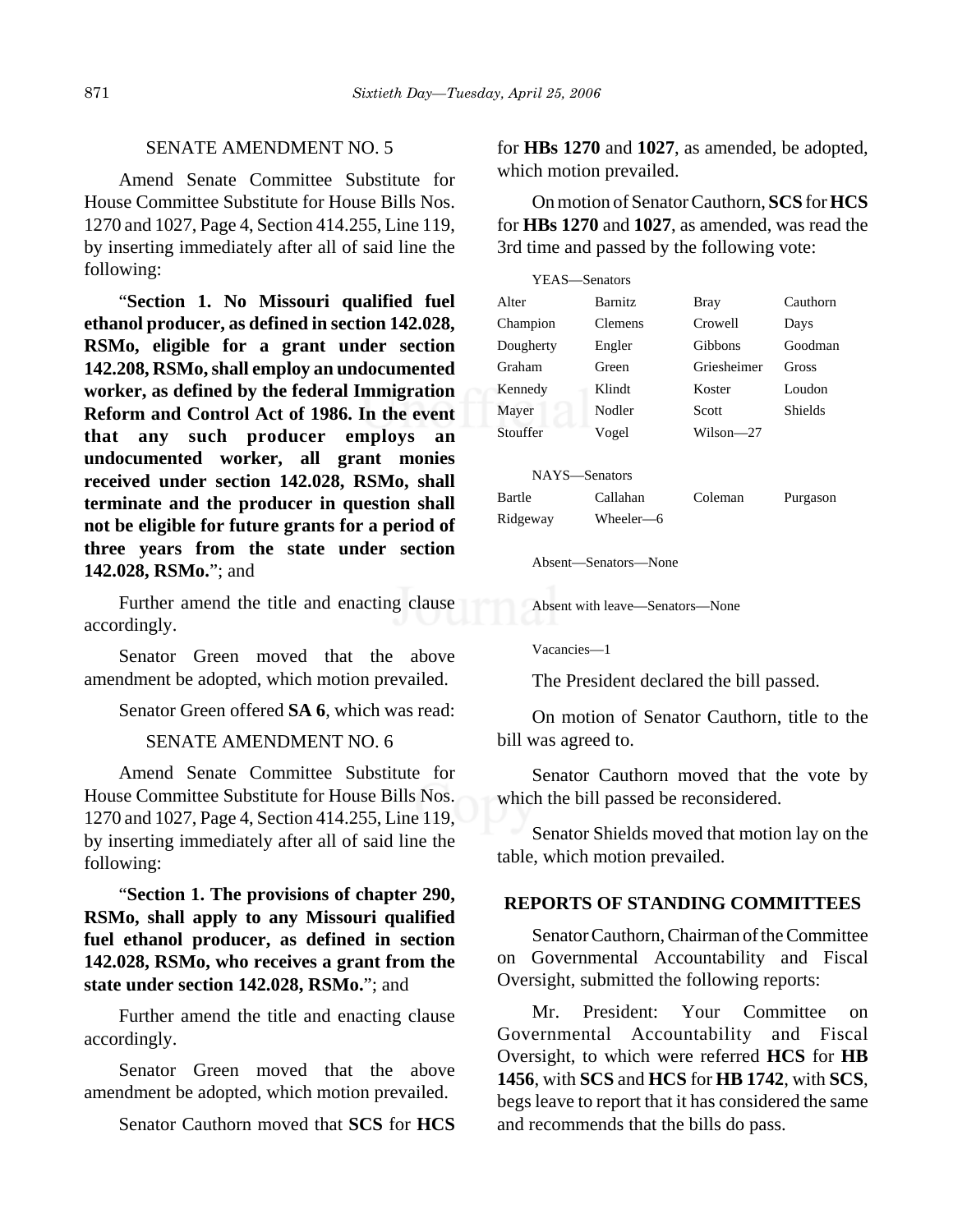# **HOUSE BILLS ON THIRD READING**

At the request of Senator Ridgeway, **HCS** for **HB 1456**, with **SCS**, was placed on the Informal Calendar.

**HB 1623** was placed on the Informal Calendar.

**HCS** for **HB 978**, with **SCS**, was placed on the Informal Calendar.

# **HCS** for **HB 1306**, with **SCS**, entitled:

An Act to repeal sections 104.010, 104.335, 104.342, 104.344, 104.352, 104.354, 104.378, 104.380, 104.395, 104.410, 104.450, 104.490, 104.601, 104.620, 104.621, 104.1003, 104.1012, 104.1015, 104.1021, 104.1024, 104.1027, 104.1030, 104.1042, 104.1060, 104.1072, 104.1090, 104.1200, 104.1205, 104.1215, and 476.682, RSMo, and to enact in lieu thereof thirtytwo new sections relating to state employee retirement, with penalty provisions.

Was taken up by Senator Crowell.

**SCS** for **HCS** for **HB 1306**, entitled:

# SENATE COMMITTEE SUBSTITUTE FOR HOUSE COMMITTEE SUBSTITUTE FOR HOUSE BILL NO. 1306

An Act to repeal sections 104.010, 104.335, 104.342, 104.344, 104.352, 104.354, 104.378, 104.380, 104.395, 104.410, 104.450, 104.490, 104.601, 104.620, 104.621, 104.805, 104.1003, 104.1012, 104.1015, 104.1021, 104.1024, 104.1027, 104.1030, 104.1042, 104.1060, 104.1072, 104.1090, 104.1200, 104.1205, 104.1215, and 476.682, RSMo, and to enact in lieu thereof thirty-three new sections relating to state employee retirement, with penalty provisions.

Was taken up.

Senator Crowell moved that **SCS** for **HCS** for **HB 1306** be adopted.

Senator Crowell offered **SS** for **SCS** for **HCS** for **HB 1306**, entitled:

# SENATE SUBSTITUTE FOR SENATE COMMITTEE SUBSTITUTE FOR HOUSE COMMITTEE SUBSTITUTE FOR HOUSE BILL NO. 1306

An Act to repeal sections 32.040, 32.051, 70.600, 70.615, 86.254, 86.330, 86.333, 86.337, 86.340, 86.590, 87.120, 87.325, 87.330, 87.335, 87.340, 87.345, 104.010, 104.040, 104.335, 104.340, 104.342, 104.344, 104.352, 104.354, 104.378, 104.380, 104.395, 104.410, 104.450, 104.490, 104.601, 104.620, 104.621, 104.805, 104.1003, 104.1012, 104.1015, 104.1021, 104.1024, 104.1027, 104.1030, 104.1042, 104.1060, 104.1072, 104.1090, 104.1200, 104.1205, 104.1215, 105.268, 105.660, 105.665, 105.935, 320.320, and 476.682, RSMo, and to enact in lieu thereof fifty-nine new sections relating to state employee benefits, with penalty provisions.

Was taken up.

Senator Crowell moved that **SS** for **SCS** for **HCS** for **HB 1306** be adopted.

Senator Ridgeway assumed the Chair.

At the request of Senator Crowell, **HCS** for **HB 1306**, with **SCS** and **SS** for **SCS** (pending), was placed on the Informal Calendar.

# **MESSAGES FROM THE HOUSE**

The following messages were received from the House of Representatives through its Chief Clerk:

Mr. President: I am instructed by the House of Representatives to inform the Senate that the Speaker has removed Representative Steve Hobbs from the Conference Committees on **SCS** for **HCS** for **HB 1002**, **SCS** for **HCS** for **HB 1003**, **SCS** for **HCS** for **HB 1004**, **SCS** for **HCS** for **HB 1005**, **SCS** for **HCS** for **HB 1006**, **SCS** for **HCS** for **HB 1007**, **SCS** for **HB 1008**, **SCS** for **HB 1009**, **SCS** for **HCS** for **HB 1010**, **SCS** for **HCS** for **HB 1011**, **SCS** for **HCS** for **HB 1012** and **SCS** for **HB 1013**. The Speaker has reappointed Representative Ed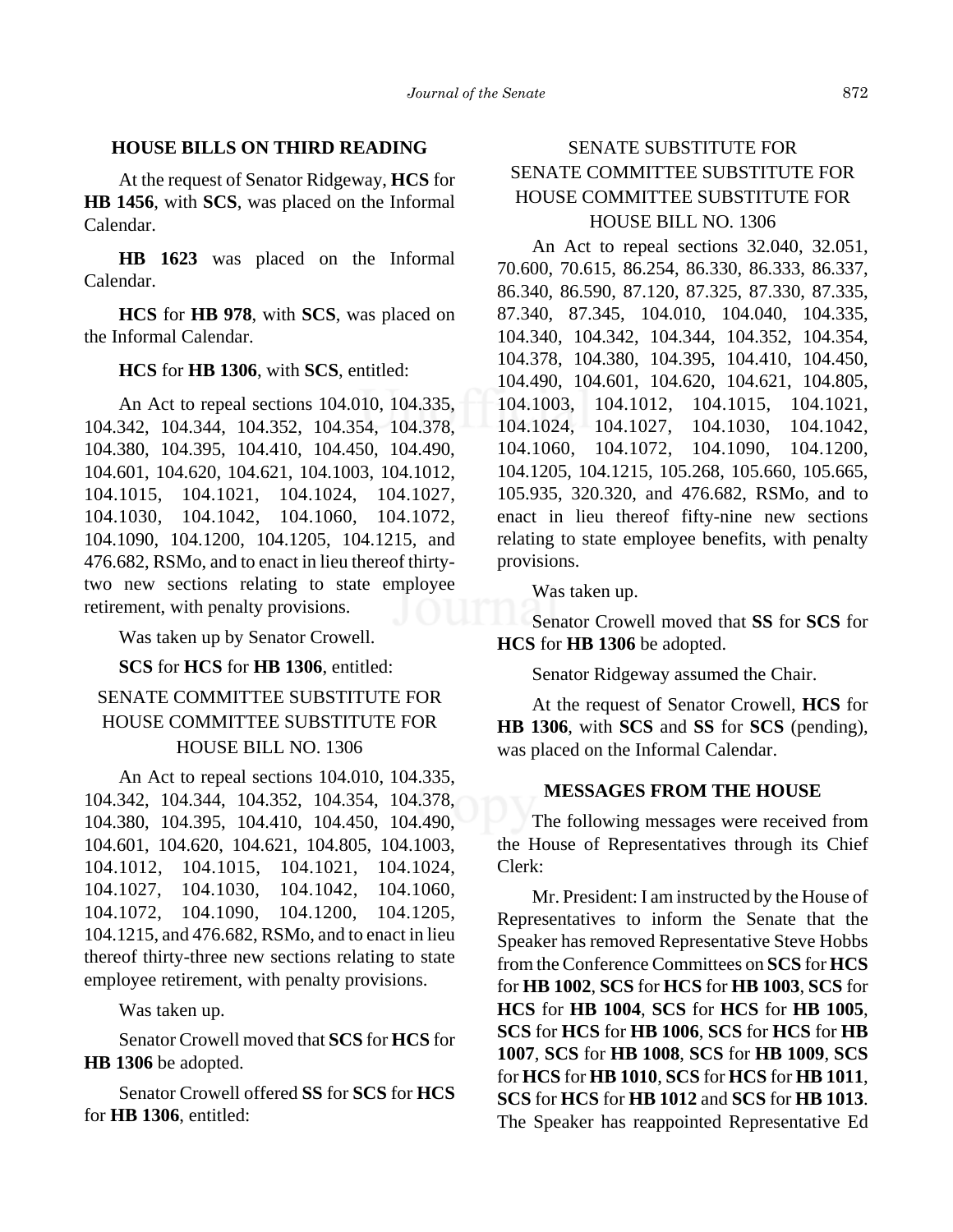Robb to the Conference Committees on **SCS** for **HCS** for **HB 1002**, **SCS** for **HCS** for **HB 1003**, **SCS** for **HCS** for **HB 1004**, **SCS** for **HCS** for **HB 1005**, **SCS** for **HCS** for **HB 1006**, **SCS** for **HCS** for **HB 1007**, **SCS** for **HB 1008**, **SCS** for **HB 1009**, **SCS** for **HCS** for **HB 1010**, **SCS** for **HCS** for **HB 1011**, **SCS** for **HCS** for **HB 1012** and **SCS** for **HB 1013**.

#### Also,

Mr. President: I am instructed by the House of Representatives to inform the Senate that the House has taken up and passed **HCS** for **SCS** for **SBs 1001**, **896** and **761**, entitled:

An Act to repeal sections 302.130, 302.171, and 302.178, RSMo, and to enact in lieu thereof four new sections relating to the licensure of certain motor vehicle drivers, with penalty provisions and an emergency clause for a certain section.

With House Amendments 1, 2 and 3.

#### HOUSE AMENDMENT NO. 1

Amend House Committee Substitute for Senate Committee Substitute for Senate Bill Nos. 1001, 896 & 761, Page 12, Section 302.178, Line 101, by inserting after all of said line the following:

"302.720. 1. Except when operating under an instruction permit as described in this section, no person may drive a commercial motor vehicle unless the person has been issued a commercial driver's license with applicable endorsements valid for the type of vehicle being operated as specified in sections 302.700 to 302.780. A commercial driver's instruction permit shall allow the holder of a valid license to operate a commercial motor vehicle when accompanied by the holder of a commercial driver's license valid for the vehicle being operated and who occupies a seat beside the individual, or reasonably near the individual in the case of buses, for the purpose of giving instruction in driving the commercial motor vehicle. A commercial driver's instruction permit shall be valid for the vehicle being operated for a period of not more than six months, and shall not be issued until the permit holder has met all other requirements of sections 302.700 to 302.780, except for the driving test. A permit holder, unless otherwise disqualified, may be granted one six-month renewal within a one-year period. The fee for such permit or renewal shall be five dollars. In the alternative, a commercial driver's instruction permit shall be issued for a thirty-day period to allow the holder of a valid driver's license to operate a commercial motor vehicle if the applicant has completed all other requirements except the driving test. The permit may be renewed for one additional thirty-day period and the fee for the permit and for renewal shall be five dollars.

2. No person may be issued a commercial driver's license until he has passed written and driving tests for the operation of a commercial motor vehicle which complies with the minimum federal standards established by the Secretary and has satisfied all other requirements of the Commercial Motor Vehicle Safety Act of 1986 (Title XII of Pub. Law 99-570), as well as any other requirements imposed by state law. Applicants for a hazardous materials endorsement must also meet the requirements of the U.S. Patriot Act of 2001 (Title X of Public Law 107-56) as specified and required by regulations promulgated by the Secretary. Nothing contained in this subsection shall be construed as prohibiting the director from establishing alternate testing formats for those who are functionally illiterate; provided, however, that any such alternate test must comply with the minimum requirements of the Commercial Motor Vehicle Safety Act of 1986 (Title XII of Pub. Law 99-570) as established by the Secretary.

(1) The written and driving tests shall be held at such times and in such places as the superintendent may designate. A twenty-five dollar examination fee shall be paid by the applicant upon completion of any written or driving test. The director shall delegate the power to conduct the examinations required under sections 302.700 to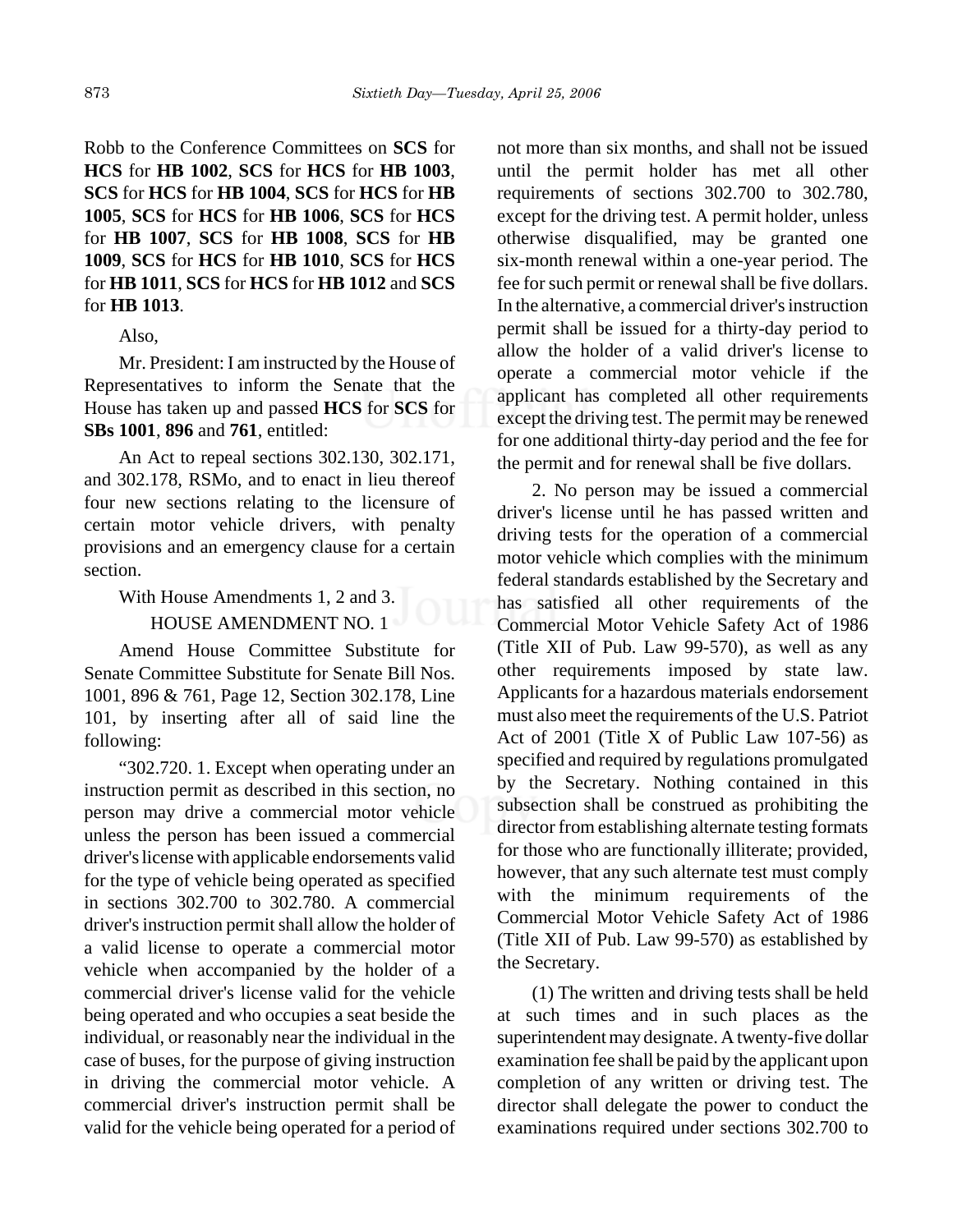302.780 to any member of the highway patrol or any person employed by the highway patrol qualified to give driving examinations.

(2) The director shall adopt and promulgate rules and regulations governing the certification of third-party testers by the department of revenue. Such rules and regulations shall substantially comply with the requirements of 49 CFR Part 383, Section 383.75. A certification to conduct third-party testing shall be valid for one year, and the department shall charge a fee of one hundred dollars to issue or renew the certification of any third-party tester.

**(3) Beginning August 28, 2006, the director shall only issue third-party tester certification to private companies who operate on the campus of a junior college or community college established under chapter 178, RSMo, or to private companies who own and maintain their own fleet and administer in-house testing to employees. Except as specified in this subsection, no third-party tester certification shall be issued to any private company predominately operated for commercial driver's license testing purposes and no third-party tester certification shall be renewed for such company.** Any third-party tester who violates any of the rules and regulations adopted and promulgated pursuant to this section shall be subject to having his certification revoked by the department. The department shall provide written notice and an opportunity for the third-party tester to be heard in substantially the same manner as provided in chapter 536, RSMo. If any applicant submits evidence that he has successfully completed a test administered by a third-party tester, the actual driving test for a commercial driver's license may then be waived.

**[**(3)**] (4)** Every applicant for renewal of a commercial driver's license shall provide such certifications and information as required by the secretary and if such person transports a hazardous material must also meet the requirements of the

U.S. Patriot Act of 2001 (Title X of Public Law 107-56) as specified and required by regulations promulgated by the secretary**[**,**] .** Such person shall be required to take the written test for such endorsement. A twenty-five dollar examination fee shall be paid upon completion of such tests.

3. A commercial driver's license may not be issued to a person while the person is disqualified from driving a commercial motor vehicle, when a disqualification is pending in any state or while the person's driver's license is suspended, revoked, or canceled in any state; nor may a commercial driver's license be issued unless the person first surrenders in a manner prescribed by the director any commercial driver's license issued by another state, which license shall be returned to the issuing state for cancellation.

4. Beginning July 1, 2005, the director shall not issue an instruction permit under this section unless the director verifies that the applicant is lawfully present in the United States before accepting the application. The director may, by rule or regulation, establish procedures to verify the lawful presence of the applicant under this section. No rule or portion of a rule promulgated pursuant to the authority of this section shall become effective unless it has been promulgated pursuant to chapter 536, RSMo."; and

Further amend said title, enacting clause and intersectional references accordingly.

#### HOUSE AMENDMENT NO. 2

Amend House Committee Substitute for Senate Committee Substitute for Senate Bill Nos. 1001, 896, and 761, Pages 4 through 5, Section 226.009.4(6), Lines 86 through 87, by removing the words "parties making or defending claims against such carriers." and inserting in lieu thereof the words "**a person identified in this subsection; except that the commission may disclose to such attorneys only data relating to their client, their client's employer or employee, or their client's lessor or lessee with reference to a motor vehicle.**"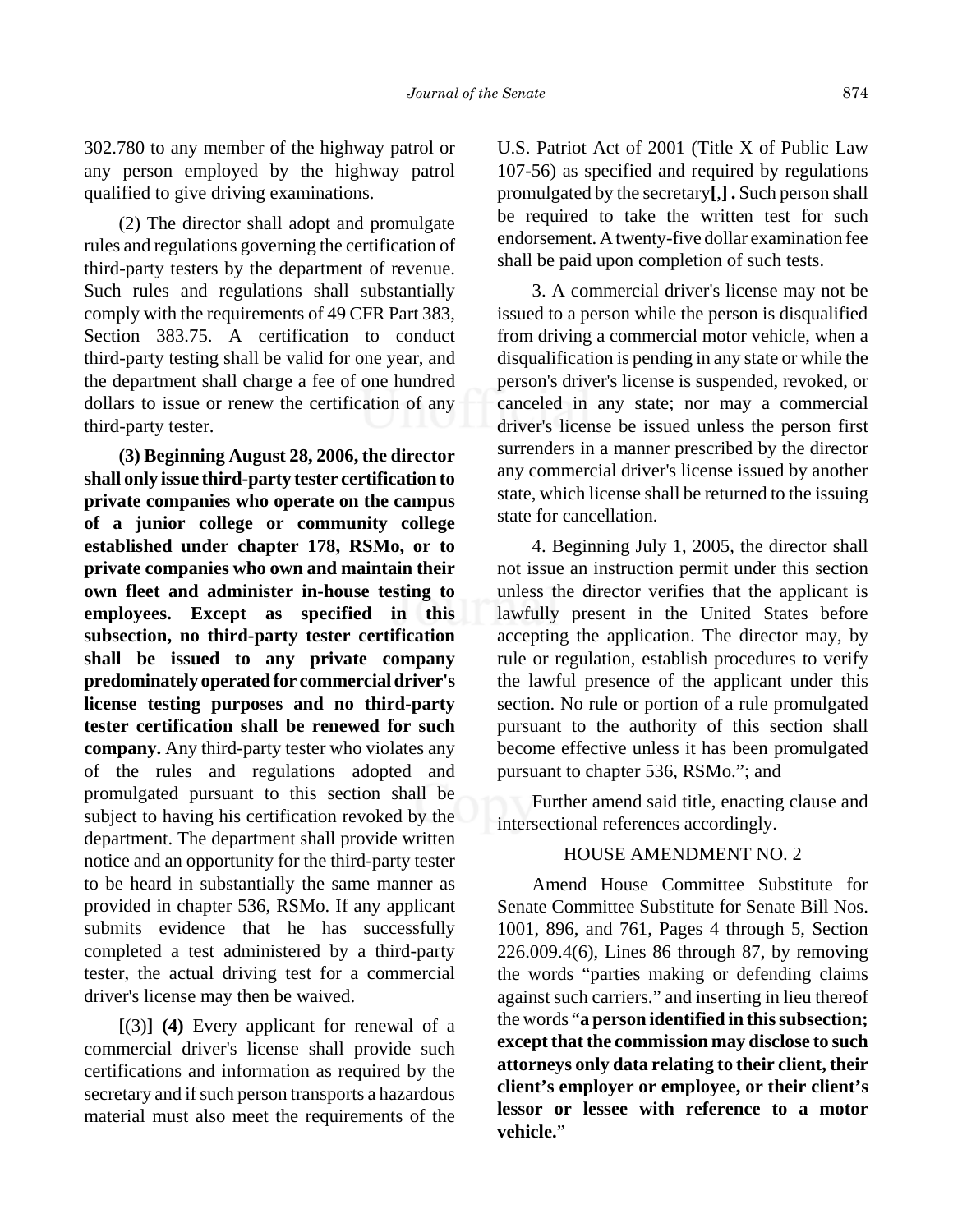#### HOUSE AMENDMENT NO. 3

Amend House Committee Substitute for Senate Committee Substitute for Senate Bill Nos. 1001, 896 & 761, Pages 9 and 10, Section 302.171, Lines 80 to 85, by deleting all of said lines and inserting in lieu thereof the following:

"**8. Notwithstanding any other provision of this chapter that requires an applicant to provide proof of lawful presence for renewal of a noncommercial driver's license, noncommercial instruction permit, or nondriver's license, an applicant who has previously held for a period of fifteen years or more a noncommercial driver's license, noncommercial instruction permit, or nondriver's license is exempt from showing proof of lawful presence.**"; and

Further amend said title, enacting clause and intersectional references accordingly.

Emergency clause adopted.

In which the concurrence of the Senate is respectfully requested.

#### **RESOLUTIONS**

Senator Barnitz offered Senate Resolution No. 2890, regarding Joshua David Brickner, Laquey, which was adopted.

Senator Gibbons offered Senate Resolution No. 2891, regarding Katherine Leonard, Kirkwood, which was adopted.

#### **INTRODUCTIONS OF GUESTS**

Senator Gibbons introduced to the Senate, Congressman John Anderson, Illinois; Congressman John Buchanan, Alabama; and Barry Fadem, California.

Senator Wheeler introduced to the Senate, the Physician of the Day, Dr. Fred G. DeFeo, M.D., and his wife, Carol Jean, Kansas City.

On behalf of Senator Nodler and himself, Senator Goodman introduced to the Senate, Laszlo Laky, Joplin.

Senator Koster introduced to the Senate, members of the Class 4A State Champion Belton High School Dance Team.

Senator Loudon introduced to the Senate, Dr. Jim Gibbons, M.D., his wife, Rita and thirty-five eighth grade students from St. Monica School, Creve Coeur; and Andrew Edwards, Kurt Piening, Emily Powers and Erin McHargue were made honorary pages.

Senator Gibbons introduced to the Senate, Jerry Bohannon and Amy Luechtefeld, St. Louis.

Senator Scott introduced to the Senate, Marsha Eaton, Lyn Everett, Kathy Anstaett, Jennifer Wolfe and Samantha Hager, Warsaw.

On motion of Senator Shields, the Senate adjourned under the rules.

# SENATE CALENDAR  $\overline{\phantom{a}}$

# SIXTY-FIRST DAY–WEDNESDAY, APRIL 26, 2006  $\overline{\phantom{a}}$

# FORMAL CALENDAR

### SECOND READING OF SENATE BILLS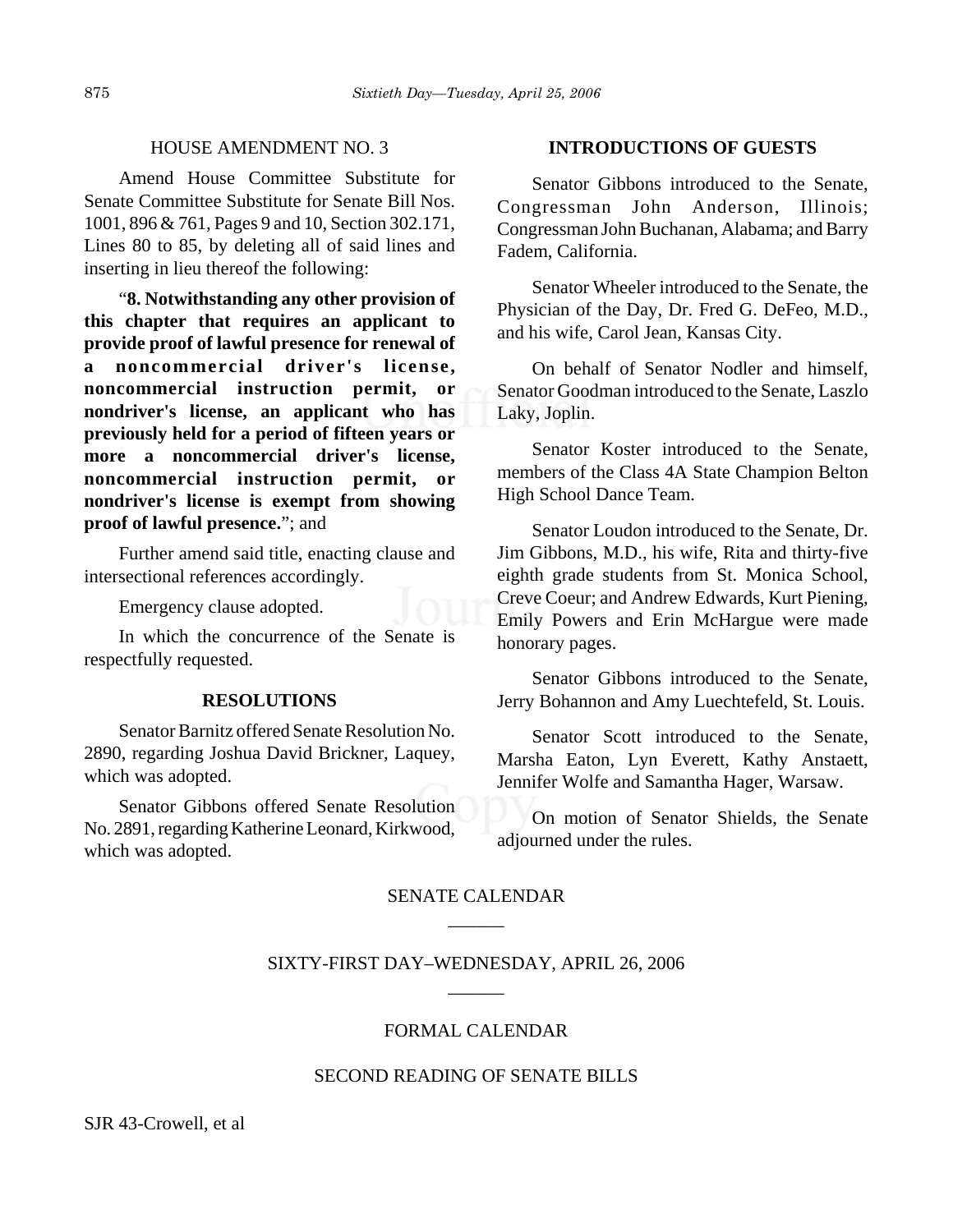# HOUSE BILLS ON SECOND READING

HCS for HB 1022

# THIRD READING OF SENATE BILLS

SCS for SB 1250-Alter

# SENATE BILLS FOR PERFECTION

SB 1187-Gibbons, with SCS



# HOUSE BILLS ON THIRD READING

HCS for HB 1742, with SCS (Shields) HCS for HB 1021 (Gross)

HCS for HB 1532, with SCS

# INFORMAL CALENDAR

#### SENATE BILLS FOR PERFECTION

SB 566-Dougherty, et al, with SCS & SS for SCS (pending) SB 617-Koster, with SCS SB 635-Cauthorn SB 637-Cauthorn, et al, with SCS & SA 3 (pending) SB 642-Scott SB 655-Nodler, with SCS SBs 665 & 757-Engler, with SCS & SA 1 (pending) SB 687-Scott and Bartle, with SCS SB 736-Crowell and Cauthorn, with SCS SB 759-Engler SB 816-Griesheimer and Coleman, with SCS & SS#2 for SCS (pending) SB 817-Scott, et al

SB 841-Ridgeway, et al, with SCS SB 849-Mayer, et al, with SS, SA 6  $&$  SA 1 to SA 6 (pending) SB 862-Engler, with SCS SB 998-Champion, with SCS SB 1009-Klindt, with SS (pending) SBs 1031 & 846-Klindt, with SCS SB 1038-Mayer SB 1049-Shields, with SCS SB 1092-Klindt, with SCS SB 1104-Cauthorn and Klindt, with SCS SB 1114-Goodman & Loudon, with SCS SB 1188-Gibbons SB 1217-Goodman SB 1251-Shields, with SCS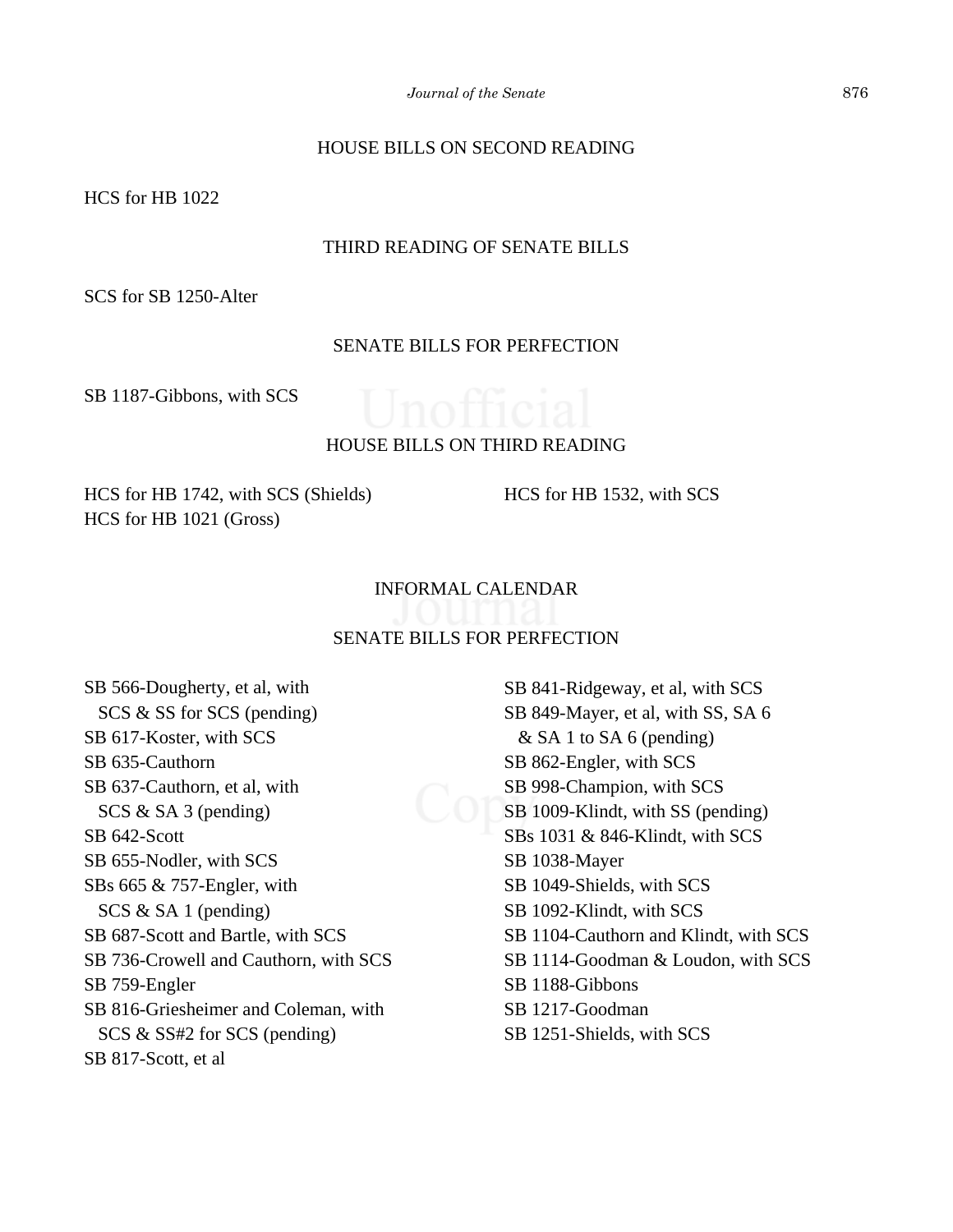#### HOUSE BILLS ON THIRD READING

HCS for HB 978, with SCS (Goodman) HCS for HB 1306, with SCS & SS for SCS (pending) (Crowell)

HCS for HB 1339 (Goodman) HCS for HB 1456, with SCS (Ridgeway) HB 1623-St. Onge, et al (Stouffer)

#### CONSENT CALENDAR

# Senate Bills

Reported 2/9

SB 760-Engler, with SCS

House Bills

Reported 4/3

HB 1157-Cooper (120), et al (Scott)

Reported 4/12

HCS for HB 1559 (Callahan) HB 1858-Lipke (Goodman) HCS for HBs 1617 & 1374 (Stouffer) HCS for HB 1053 (Wheeler) HCS#2 for HB 1703 (Bartle) HB 1857-Lipke (Goodman) HCS for HB 1343 (Cauthorn) HB 1204-Roorda, et al (Alter) HB 1427-Johnson (90), et al (Kennedy) HB 1169-Cooper (120) (Scott) HCS for HB 1759 (Clemens) HCS for HB 1739 (Bartle) HCS for HB 1244 (Engler) HCS for HB 1551 (Engler) HB 1601-Weter, et al, with SCS (Dougherty) HB 1687-Wright (137), et al, with SCA 1 (Champion) HB 1222-Cooper (158) (Scott) HB 1491-Walton, et al (Days)

HB 1437-Threlkeld, with SCS (Bartle) HCS for HB 1515 (Koster) HCS for HB 1787, with SCS (Mayer) HCS for HB 1344 (Coleman) HCS for HB 1552 (Wilson) HCS for HB 1138 (Ridgeway) HCS for HB 1256 (Days) HCS for HB 1762, with SCS (Scott) HCS for HBs 1382 & 1158, with SCS (Ridgeway) HB 1488-Roorda, et al (Kennedy) HCS for HB 1180 (Bray) HB 1234-Loehner, et al (Clemens) HB 1245-Sater, et al (Shields) HCS for HB 1449, with SCS (Mayer) HCS for HB 1511, with SCS (Shields) HB 1732-Fraser, et al (Days) HB 1494-Emery, et al (Scott) HB 1393-Behnen, et al (Goodman)